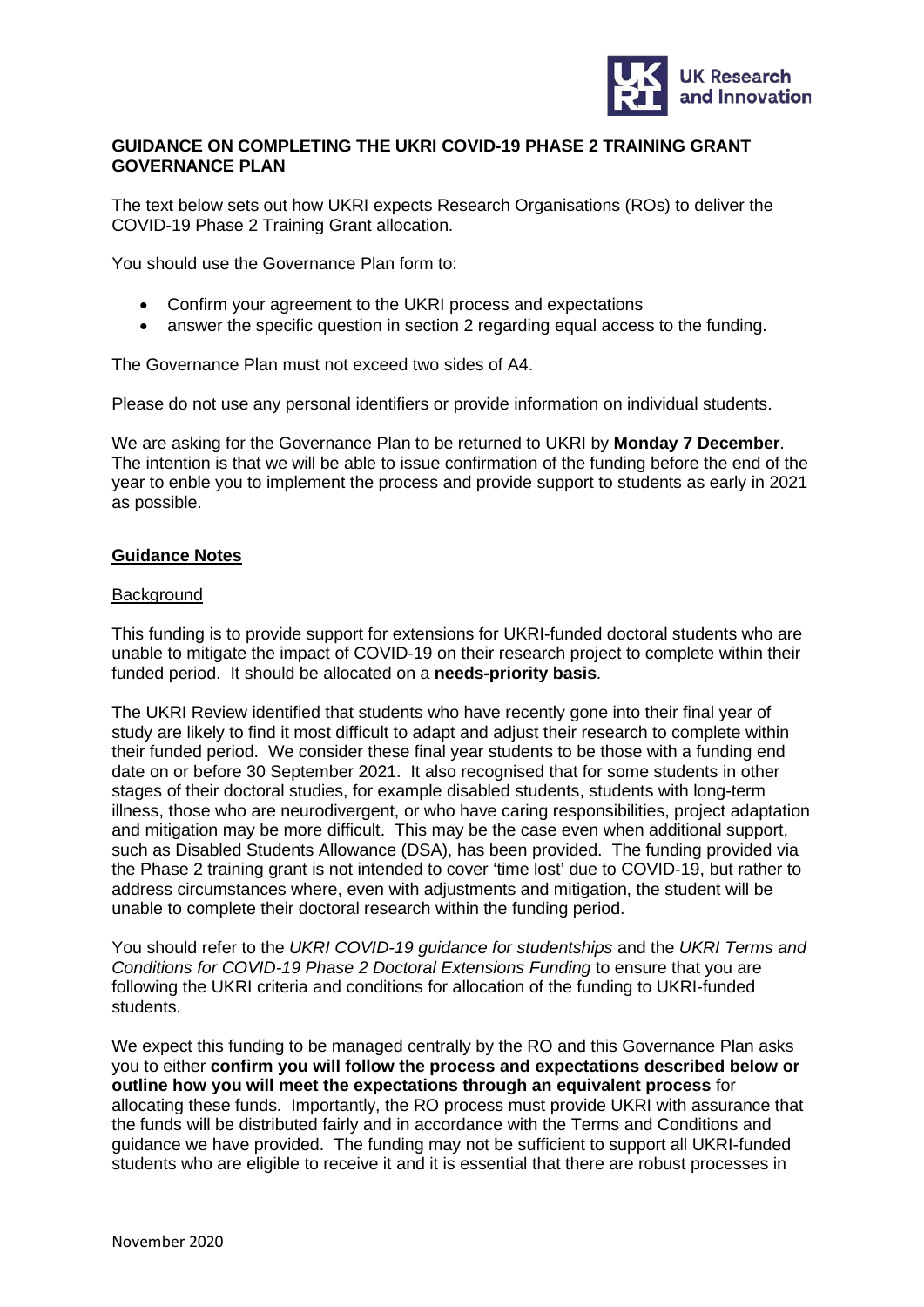

place to make decisions on a needs-priority basis for those who cannot adapt their research to mitigate against the impact of the pandemic.

UKRI will assess the Governance Plan and will confirm funding once we are assured of the process you will be following.

# **Section 1: Overall framework and governance**

We recognise that ROs will already have in place decision-making bodies for considering COVID-19 and/or other extensions for doctoral students, therefore we do not require you to put in place additional structures. However, we will need confirmation that the structures meet our requirements for the allocation of this funding.

This section describes the decision-making process that your organisation will need to have in place to prioritise use of the allocation.

You should indicate **'yes' in the box provided on the form** to confirm that the process you will implement aligns with the process described below and meet UKRI's expectations for allocating the COVID-19 Phase 2 funding. You are also confirming that the funding will be allocated on a **needs-priority** basis.

## **If you will need to take a different approach, for any stage, please indicate this in the form.**

### Required process

#### *Communication*

You are confirming that you will implement a process which will enable all eligible UKRI-funded students, including those registered at your organisation but not necessarily based at your organisation, to have equal access to the funding. The communication strategy should ensure that information regarding the funding opportunity reaches all eligible students and gives them enough time to apply. Wherever possible, we would encourage you to use the published UKRI wording in any communications to ensure consistency of approach with other ROs.

#### *Application process*

An accessible application process must be developed for students to apply for the funding. You must clearly set out to potential appplicants:

- who is eligible
- what support might be available to them
- the information they need to provide to make the case
- what the deadline(s) are for applying
- who they should approach with queries
- how the application will be assessed and by what body or bodies
- when and how they will be notified of the outcome
- the complaints or appeals process.

You are confirming that the application process will have due regard to the need to account for public money without creating undue stress or pressure on the students who are applying for the funding. It will not be too onerous nor ask for information beyond that needed to consider the application fairly. It is expected that you will ask what steps have been taken to mitigate and why mitigation has not been possible or why it has been insufficient. We are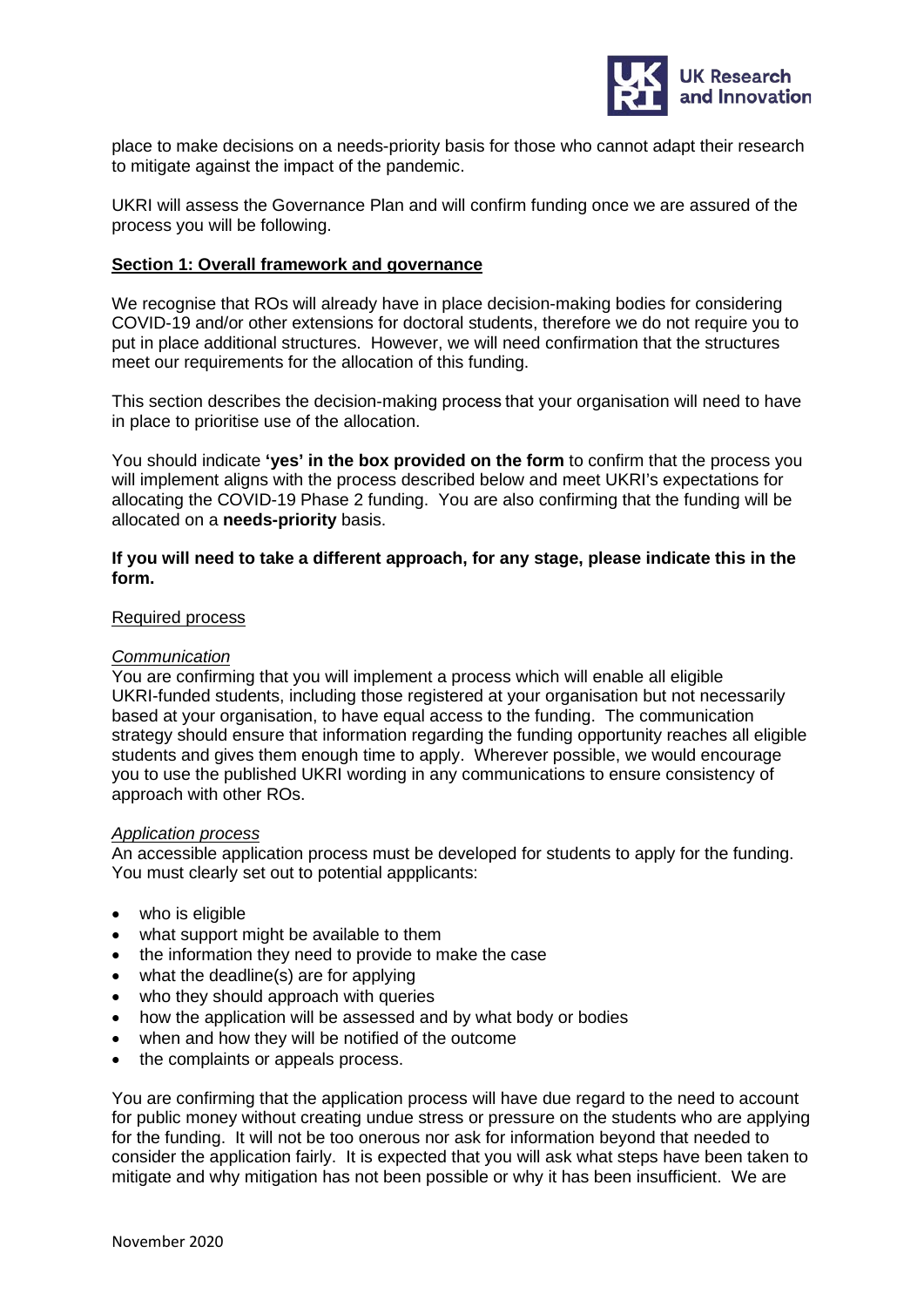

not specifying what evidence you will ask students to provide as you are best placed to make this decision.

The process should enable students from all disciplines to make a case for support on an equal basis. You are not required to meet a prescribed disciplinary balance but, this is a UKRI allocation and you are confirming that the process will be open and fair to all students, irrespective of discipline.

Where data protection laws allow, we expect you to seek to minimise the new evidence that students need to provide e.g. for students who have a pre-existing condition. We also ask you to ensure that you can consider applications from students who are unable to provide evidence due to pressures on the NHS.

You are confirming that the process will give due regard to those who have reduced access to information and support, e.g. who are part-time due to caring responsibilities, and you should provide enough time for them to apply. We also expect that the mechanism, e.g. online form, by which the students will apply will be easily accessible to all students.

You are confirming that you will create a safe environment for students to disclose the information necessary to make their case. Research Organisations need to identify an alternative professional if the student does not want to disclose information to their training grant holder or supervisor.

We expect the application process to outline the engagement required from the supervisor or training grant award holder in supporting the student's application. Please see annex 1 for further information about engagement of training grant holders which you should address in developing your process.

You are confirming that the assessment criteria for making the awards will be made available to applicants and to those who will be supporting them through the application process. You should make clear to applicants how many stages of decision-making there will be and who will be involved at each stage.

# *Decision-making*

You may have more than one stage of decision-making but, you must confirm that one of these stages will be a cross-disciplinary panel. Disciplinary representation in the decisionmaking must be reflective of the student body which will be applying for funding. Membership of this decision-making body must be developed with full consideration of equality, diversity and inclusion. You should confirm that members will be briefed appropriately to ensure an equitable process for all applicants which mitigates against any potential bias in decisions.

It is not permissible to simply distribute this funding across schools or departments etc, there must be a process which enables consistent and fair assessment of applications from across the RO.

The decision-making process must include members with the expertise to consider the needs of disabled students, students with long-term illness, those who are neurodivergent, or who have caring responsibilities. For example, this may include members of the RO's Disability Team and the Head of Student Services, or equivalent.

You are confirming that the decision-making process will enable consideration of why the student has been unable to adapt their research project and mitigate the impact of the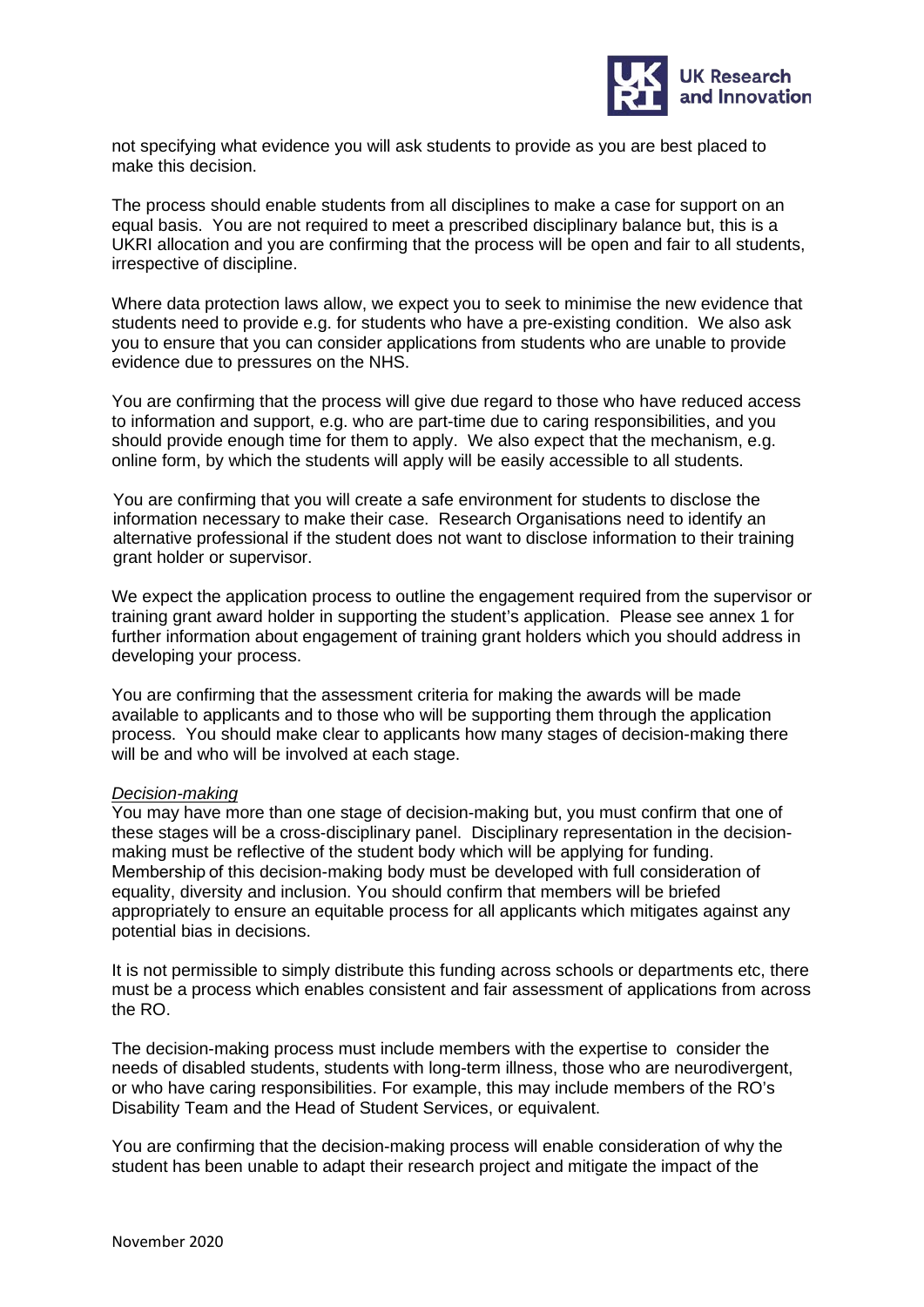

pandemic. The allocation is not to make up 'time lost': it is to ensure there is enough time available to complete their research to a doctoral standard within their funding period. The majority of requests should be for **up to** 3 months, you should have a clear process in place for deciding circumstances in which students may receive awards for longer than 3 months.

If you are proposing more than one round of applications, you are confirming that you will ensure equity across the different rounds.

# *Queries and complaints*

You are confirming that you will have a clear and transparent process for dealing with queries throughout, that all applicants will be informed of the outcome, and there will be a complaints or appeals process available to them.

**As noted above, please confirm your agreement by indictating 'yes' in the 'overall framework and governance' box on the form (section 1). If you need to provide additional information, please do so in the box provided.** 

## **Section 2: Assurance on equality of assessment**

Organisations are best-placed to determine priorities for additional support for students on a needs-priority basis. 

In this section, **we are asking you to state the approach** your organisation will take to ensure that decision-makers are able to make fair comparisons between, for example, the impact of lack of access to laboratories or lack of access to archives or inability to conduct fieldwork and the needs of disabled students, students with long-term illness, those who are neurodivergent, or who have caring responsibilities, for whom project adaptation and mitigation may be more difficult.

Please indicate the support and guidance that will be in place for decision-makers to enable them to make a fair assessment of very different cases for support.

You must describe the approach or process in enough detail to provide the necessary assurance.

### **Section 3: Funding and Reporting Processes**

#### Funding Process

We need assurance that the RO can implement the funding process as set out below. **Please confirm the RO's agreement by indicating 'yes' in the box provided in the Governance Plan (section 3).**

It is expected that successful students will be funded directly from the COVID-19 Phase 2 Training Grant with payment made from the next available quarter (noting students are paid in advance, not arrears). The Phase 2 Training Grant will be active for one-year (between 1 April 2021 and 31 March 2022) and all payments need to have been made before the Phase 2 Training Grant end date. You should confirm that there is no underspend to draw on before authorising payment from the Phase 2 Training Grant.

The student stipend (or equivalent) should be paid at level of UKRI-funding they would have received for this period from the 'home' Training Grant (the grant from which the student is normally funded). There is an exception for EPSRC Incorporated students and the level of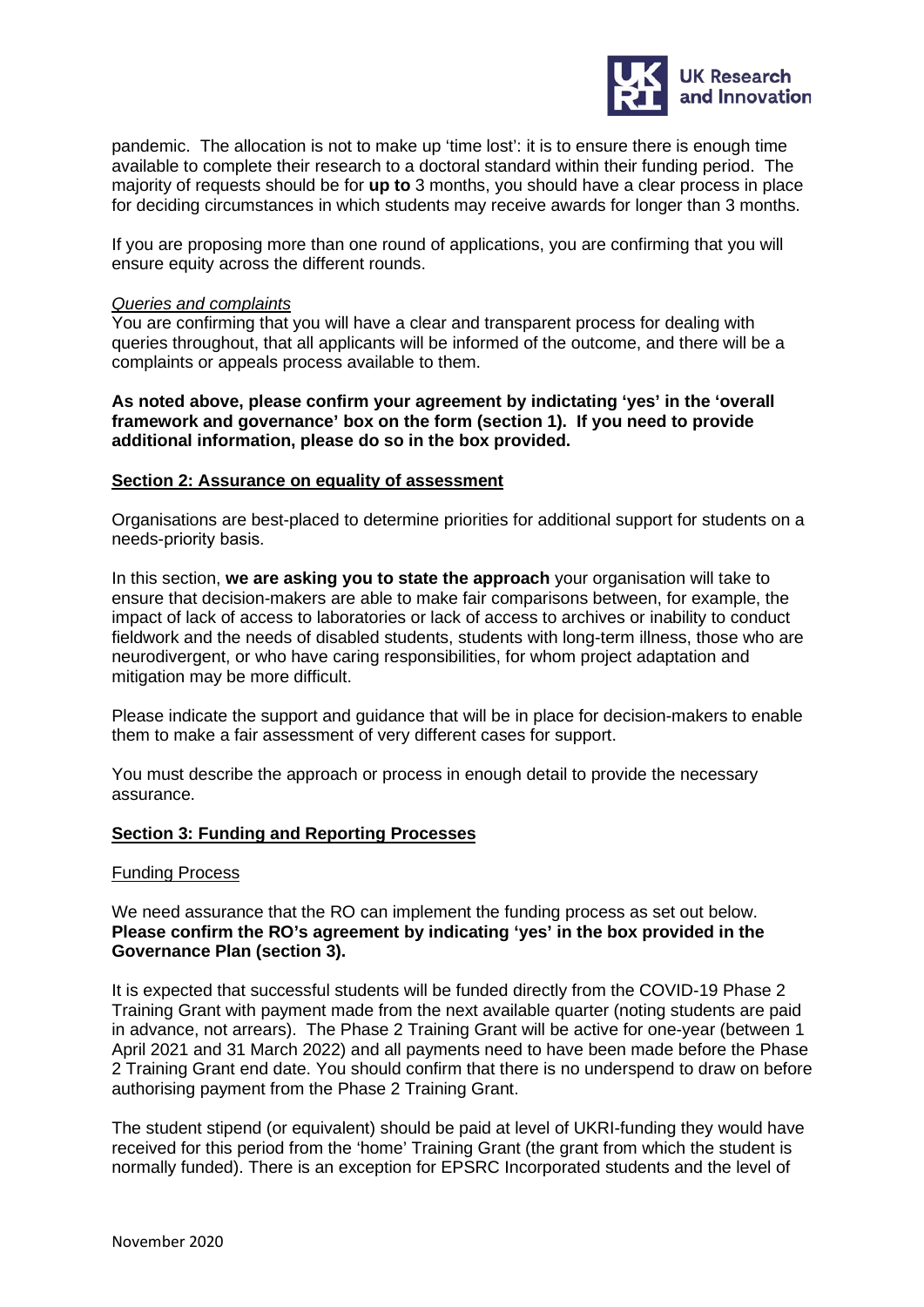

support for these students must be agreed by EPSRC<sup>[1](#page-4-0)</sup>. If the student is co-funded, only the UKRI contribution may be drawn from this COVID-19 Phase 2 Training Grant. If the student receives a higher stipend from UKRI funding, this can be drawn from the COVID-19 Phase 2 Training Grant. Fees drawn from the COVID-19 Phase 2 Training Grant must be at the level which would have been paid from the home Training Grant for this period. These funding levels should be confirmed by the home Training Grant.

If the student has reached, or is due to reach, their end date, the new end date (as a result of the COVID-19 Phase 2 extension) needs to be recorded on the home Training Grant. For example, if the end date was 30 June 2021 and this allocation provides funding for a twomonth extension then the end date on the home Training Grant needs to be amended to 31 August 2021. A note should be added to the home award that the studentship has received an extension from the COVID-19 Phase 2 Training Grant.

If the student has not yet reached the end date of their studentship award, the payment must be **suspended** on the home Training Grant for the period in which they are funded from the COVID-19 Phase 2 Training Grant. As above, the end date would be amended on the home Training Grant to reflect the extension and a note added to the student record.

You must ensure that no duplicate funding is provided for students i.e. they must not receive funds from both the home training grant and COVID-19 Phase 2 Training Grant for the same time period.

## Reporting

We need assurance that the RO will meet the reporting requirements, as set out below. **Please confirm the RO's agreement by indicating 'yes' in the box provided in the Governance Plan.**

All students receiving funding from the COVID-19 Phase 2 Training Grant need to be recorded against the COVID-19 Phase 2 Training Grant Je-S record in the usual way. Each student's record should show the start and end date of the funding period from the award and the amount of funding received. In the example above, it would show that the [name] student was funded from 1 July 2021 to 31 August 2021 and £[X] in fees and £[Y]was drawn from the Grant. This will help with the reconciliation process at the end of the award and will be used for monitoring purposes.

The Je-S record will not show Research Council or discipline and it will be necessary to report on this separately. We may ask for an interim report to check the initial allocation for each student. You will be required to submit a final report confirming funding details and the process you followed in making the allocation. Our starting point will be to extract the data from Je-S, which therefore needs to be accurate.

A Final Expenditure Statement will be required in the usual way.

<span id="page-4-0"></span><sup>&</sup>lt;sup>1</sup> EPSRC CDT directors received guidance on the UKRI contributions as part of the final-year extension guidance. Please use this same guidance. Requests for copies or queries on this topic should be directed to [students@epsrc.ukri.org](mailto:students@epsrc.ukri.org)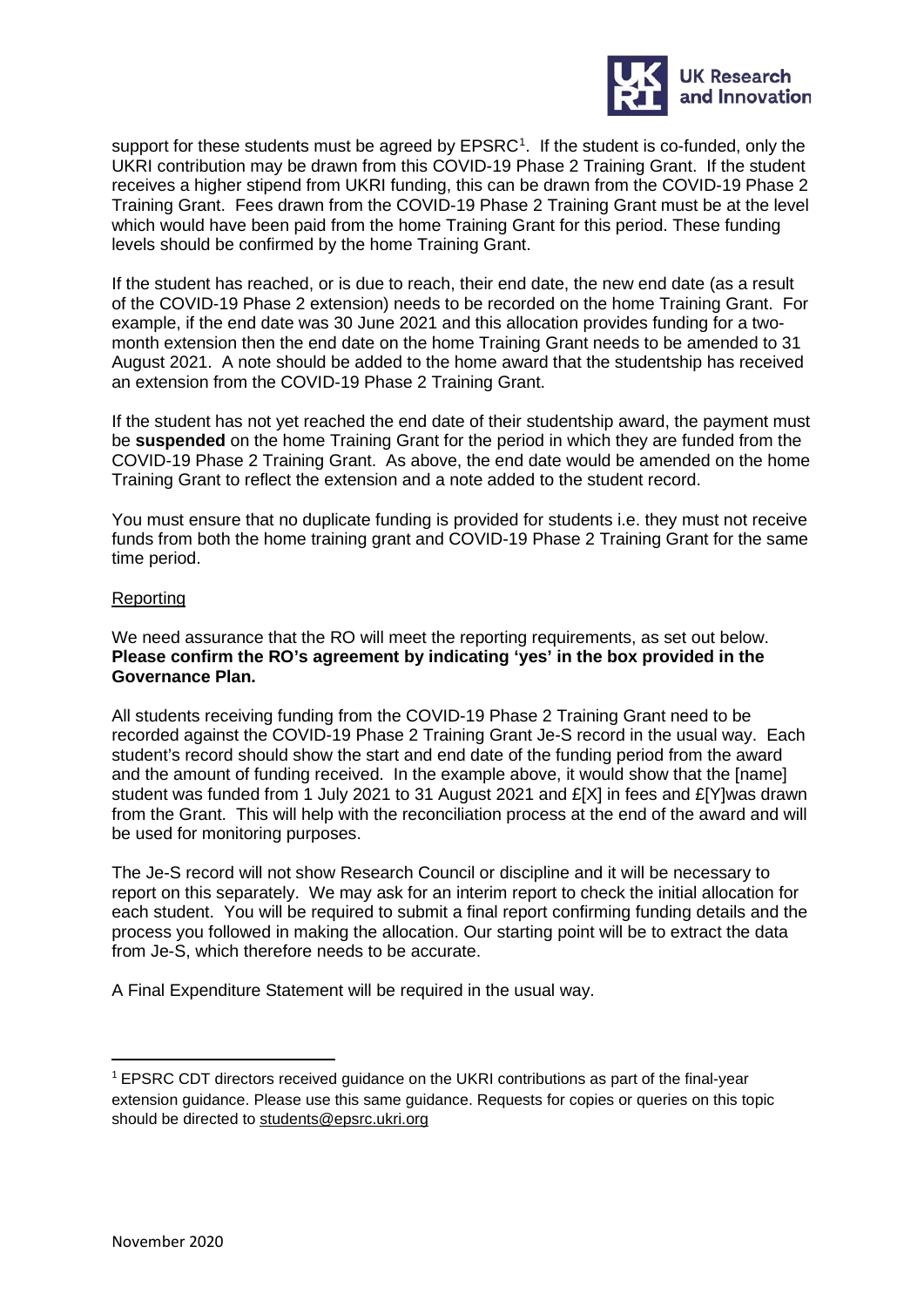

### **Authorisation**

**The Governance Plan needs to be authorised by someone within the RO who can accept the process and risk on behalf of the RO. The responsible owner should sign and date the completed form.**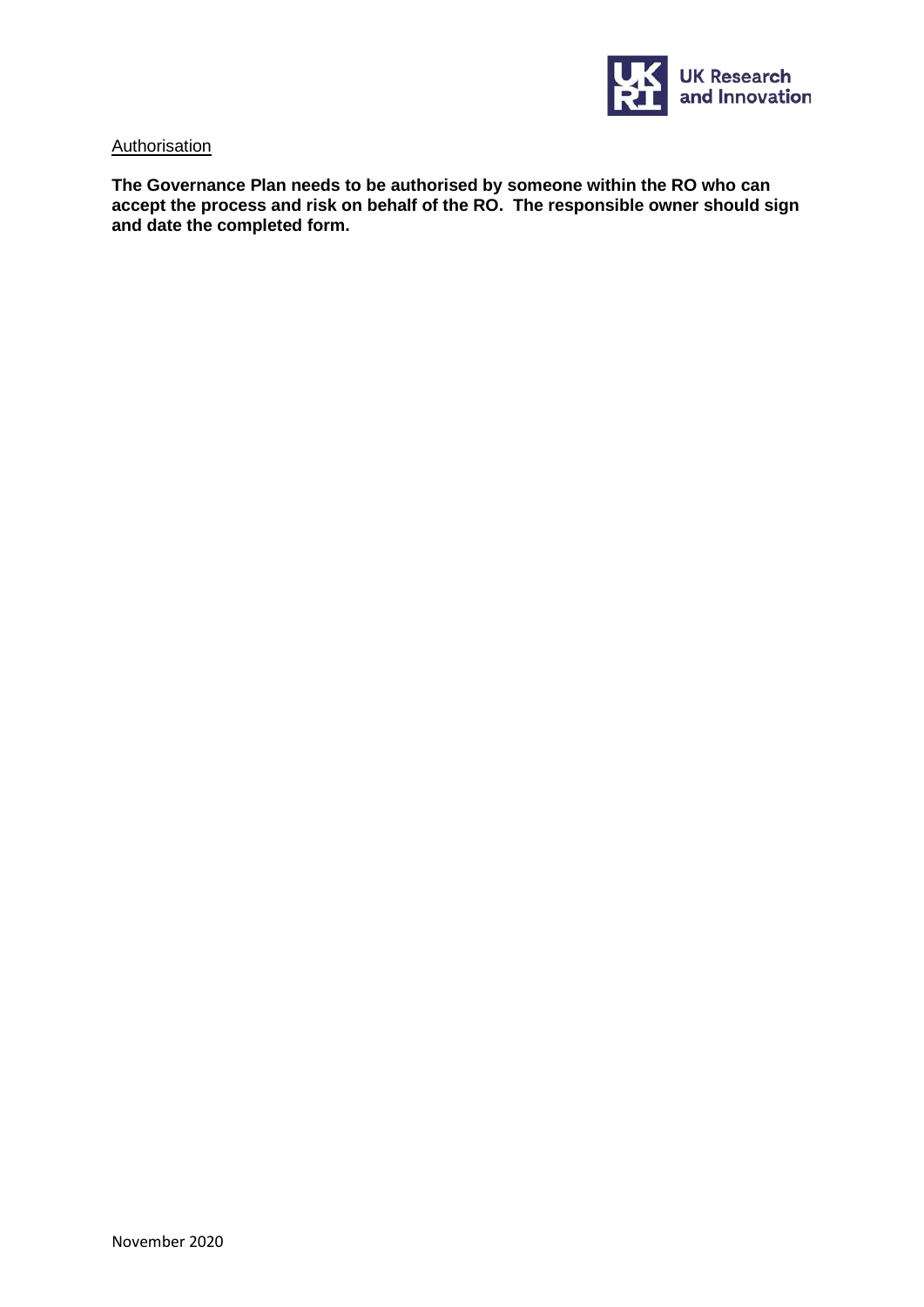

# **Annex 1**

## Engagement of Training grant award holders

We expect you to have a clear process for engaging all relevant Training Grant award holders, i.e. the grants from which the students are funded currently.

It is expected that the home training grant holder will confirm if students are eligible and that they have not already received a UKRI-funded extension under the initial UKRI policy. Once a prioritised list of students has been determined for funded extensions, the RO should determine if the home training grant has any existing underspend - underspend should be used before drawing on the COVID-19 Phase 2 Training Grant allocation to ensure all available funds are utilised fully. The availability or otherwise of training grant underspend should not influence or contribute to the decision-making process.

The home Training Grant should confirm that funding will be available to support research costs as these will not be supported from the COVID-19 Phase 2 Training Grant.